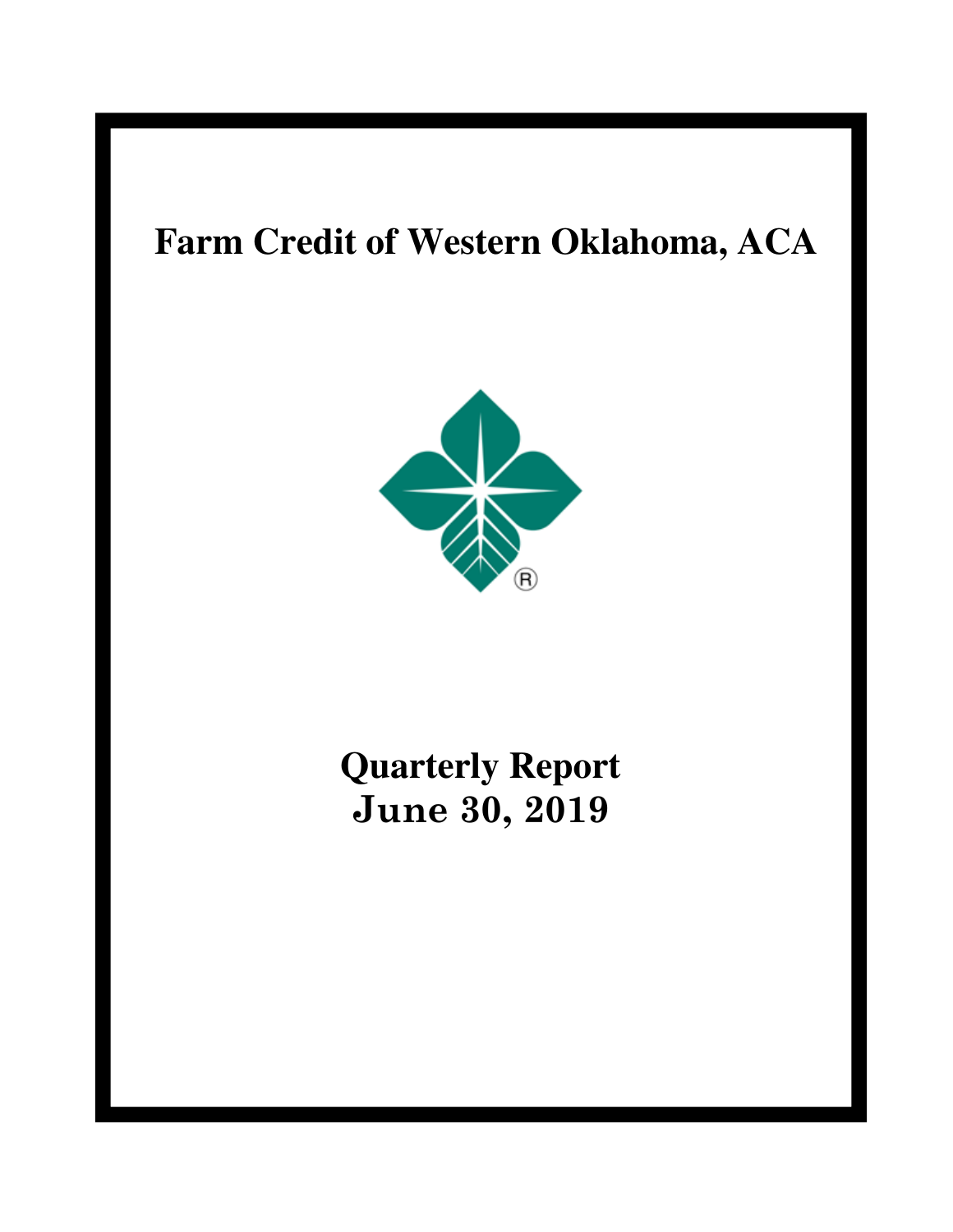The shareholders' investment in Farm Credit of Western Oklahoma, ACA is materially affected by the financial condition and results of operations of CoBank, ACB, (CoBank). The 2018 CoBank Annual Report to Shareholders and the CoBank quarterly shareholders' reports are available free of charge by accessing CoBank's web site, **www.cobank.com**, or may be obtained at no charge by contacting us at Farm Credit of Western Oklahoma, ACA, 3302 Williams Avenue, Woodward, Oklahoma 73801, or by calling 580-256-3465 or toll free 1-800-299-3465.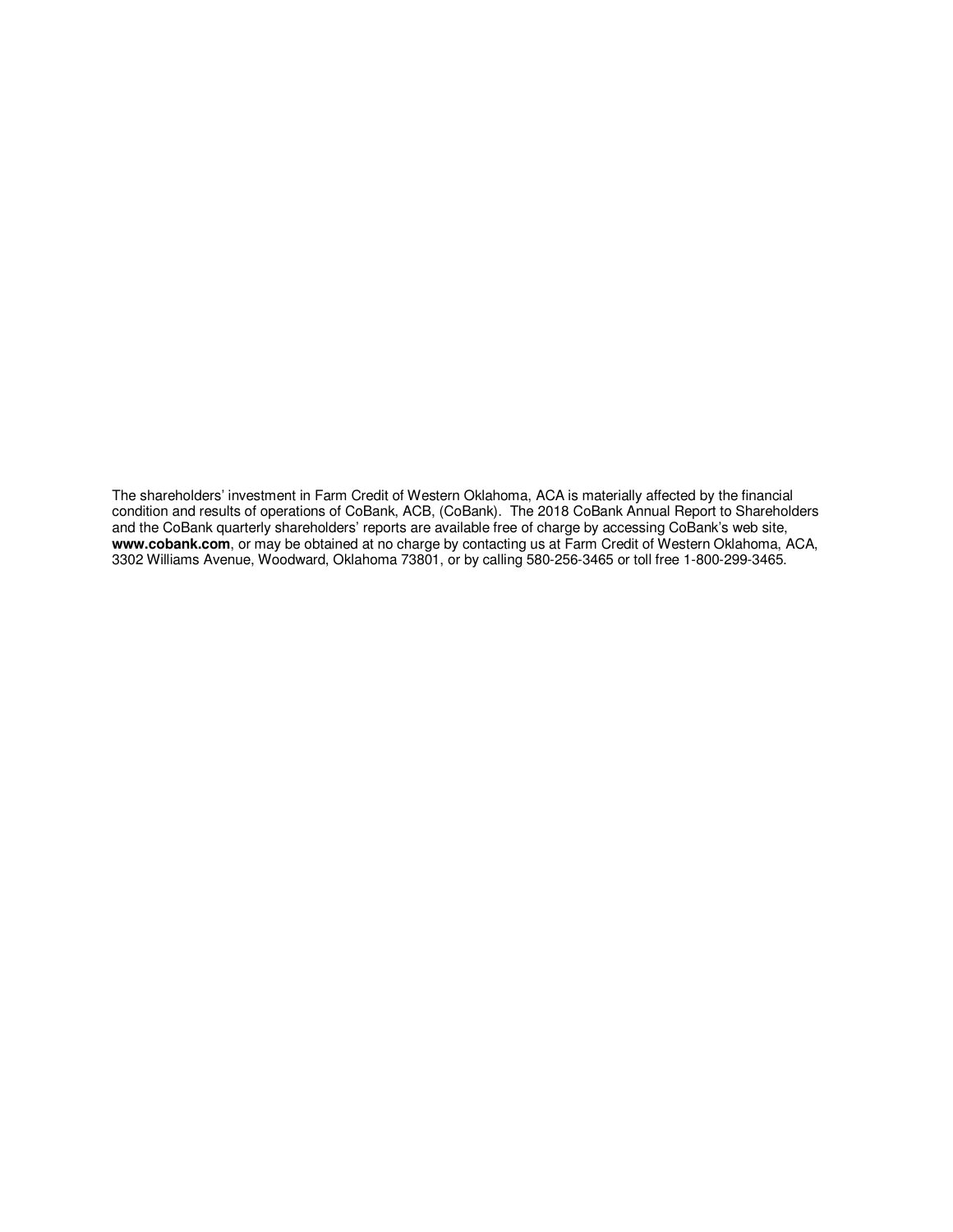#### **MANAGEMENT'S DISCUSSION AND ANALYSIS OF FINANCIAL CONDITION AND RESULTS OF OPERATIONS**  (Unaudited)

The following discussion summarizes the financial position and results of operations of Farm Credit of Western Oklahoma, ACA for the six months ended June 30, 2019, with comparisons to prior periods. You should read these comments along with the accompanying financial statements and footnotes and the 2018 Annual Report to Shareholders. The accompanying financial statements were prepared under the oversight of our Audit Committee.

Our lending territory has been impacted by substantial rainfall over the past few months. The spring weather provided ample moisture for planting and an above average environment for growing crops as well. According to the Mesonet Oklahoma Drought Monitor, none of the counties in our chartered territory are experiencing any level of drought at the present time due to the favorable moisture conditions experienced this spring.

Currently, the USDA rates the majority of topsoil and subsoil moisture conditions across the state of Oklahoma as adequate to surplus. Even with moisture conditions being above average, cash grain commodity prices have risen moderately over the past several weeks which have provided opportunities for cash grain producers to secure stronger prices than they have seen in the recent past. Cattle futures however have experienced volatility in a negative direction during 2019, although opportunities for profitability in the cattle market have been present intermittently over the past several months.

The total impact on the real estate market stemming from the volatility in commodity prices, increasing interest rates and the narrowing of profitability margins in the agriculture sector has yet to be seen in totality, but the likelihood of real estate prices softening in the future remains possible. Average real estate values in Oklahoma continue to show signs of strength when compared to real estate values nation-wide, but we will continue to evaluate the sustainability of this market strength over time. USDA National Agriculture Statistics indicate that Oklahoma farm real estate values increased by 5.26% in 2018, but the continuation of Oklahoma real estate appreciation remains in question given the other factors previously mentioned. Pockets of weakness in real estate prices that have been noted in recent months and future land value studies will indicate to what level the current farm economy will impact land values across Western Oklahoma.

Although concern over the rural economic environment persists, given the volatility in commodity prices over the past few years, significant equities remain across our customer base. It is evident that off farm income helps to offset uncertainties in the agricultural industry and clearly the oil and gas industry is a strong factor contributing to the level of off farm income in this region. The fossil fuel industry, as with any industry driven by the rise and fall in commodity prices, has its own level of unpredictability, but that source of off farm income has yielded additional risk bearing ability and diversification in income to our customer base for many years. During volatile times, solid financial managers have the upper hand and strong financial management is necessary in order to maintain profitability and preserve liquidity.

## **LOAN PORTFOLIO**

Loans outstanding at June 30, 2019, totaled \$830.1 million, an increase of \$21.8 million, or 2.70%, from loans of \$808.3 million at December 31, 2018. The increase was primarily due to customer demand and marketing efforts resulting in growth for the real estate mortgage portfolio, production and intermediate-term portfolio and the agribusiness portfolio.

#### **RESULTS OF OPERATIONS**

Net income for the six months ended June 30, 2019, was \$6.3 million, an increase of \$153 thousand, or 2.47%, from the same period ended one year ago. The increase was caused primarily by an increase in net interest income, partially offset by an increase in noninterest expense and a decline in noninterest income.

Net interest income for the six months ended June 30, 2019, was \$10.8 million, an increase of \$861 thousand, or 8.62%, compared with the six months ended June 30, 2018. Net interest income increased as a result of loan growth offset in part by decreased spreads on accrual loans.

The provision for credit losses for the six months ended June 30, 2019, was \$4 thousand, compared with the credit loss reversal of \$24 thousand for the same period one year ago. The provision for credit losses increased primarily as a result of loan growth. During the second quarter, we recorded provision for loan losses of \$151 thousand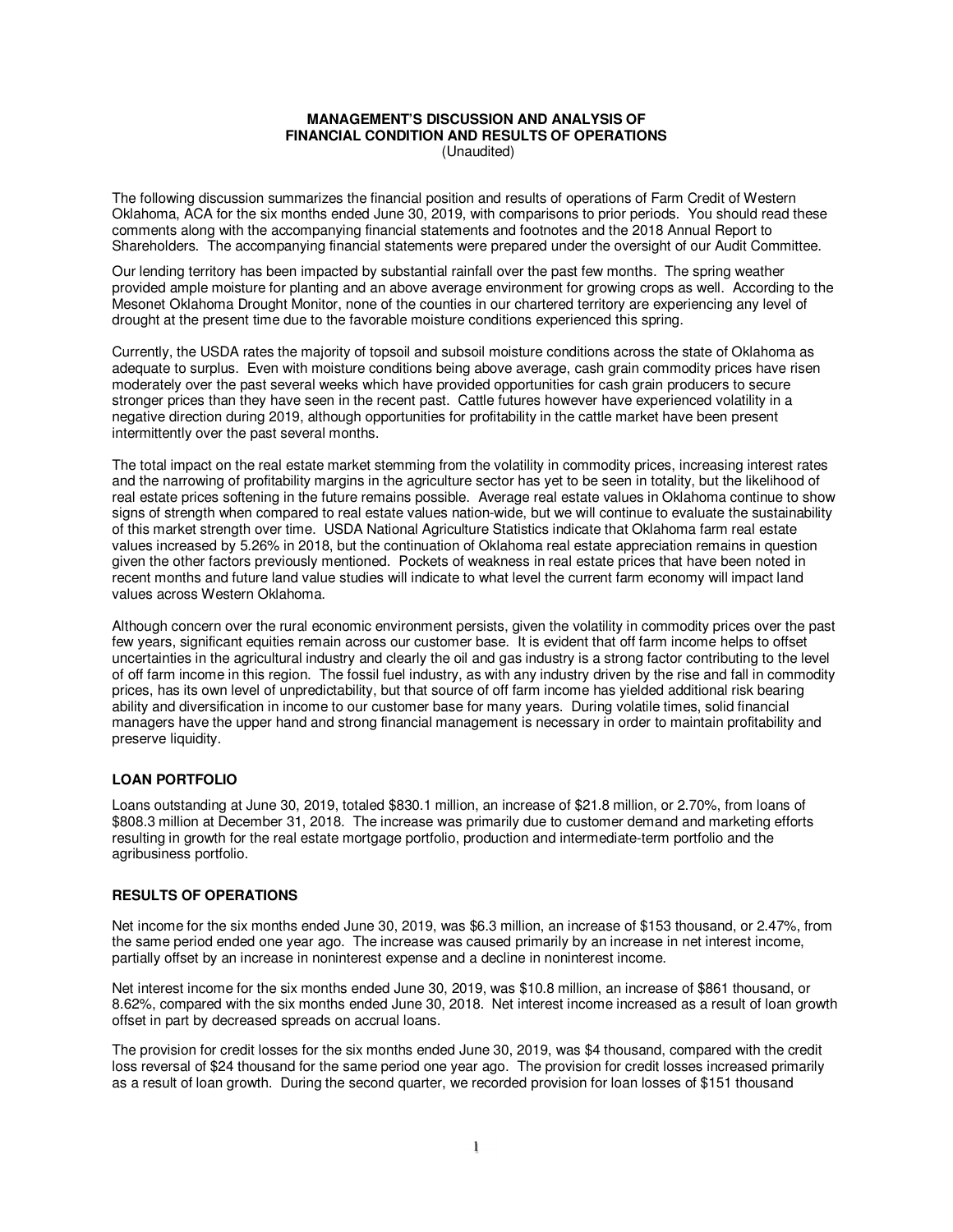compared with \$8 thousand the second quarter of 2018. The provision increased as a result of loan growth and increased risk in certain loans, primarily impacted by an increase in the reserve for unfunded commitment.

Noninterest income decreased \$204 thousand during the first six months of 2019 compared with the first six months in 2018 primarily due to a decrease in refund of \$317 thousand from Farm Credit System Insurance Corporation (FCSIC). The refunds are our portion of excess funds above the secure base amount in the FCSIC Allocated Insurance Reserve Accounts. Refer to the 2018 Annual Report to Shareholders for additional information. The decline in noninterest income was partially offset by an increase in mineral income attributed to an increase in production revenue due to higher crude oil commodity prices and an increase in oil and gas drilling activity resulting in additional wells being brought online. Mineral income of \$274 thousand was recognized during the first six months of 2019. Of this amount, \$267 thousand was received from CoBank.

During the first six months of 2019, noninterest expense increased \$476 thousand to \$6.4 million, primarily due to increased salaries and employee benefits resulting from annual merit increases for existing staff as well as additional salary and employee benefit costs associated with new employees hired in the current year. Noninterest expense was also impacted by increased cost from our service provider, AgVantis, and increased occupancy and equipment.

#### **CAPITAL RESOURCES**

Our shareholders' equity at June 30, 2019, was \$167.4 million, an increase from \$161.1 million at December 31, 2018. This increase is due to net income and the amortization of pension costs included in the net periodic benefit cost, further increased by net stock issuances.

#### **OTHER MATTERS**

The undersigned certify they have reviewed this report, this report has been prepared in accordance with all applicable statutory or regulatory requirements and the information contained herein is true, accurate, and complete to the best of his or her knowledge and belief.

Grunewald

Fresident/CEO August 5, 2019

Jamey B. Mitchel CFO

August 5, 2019

**Alan Schenk** Chairman of the Board August 5, 2019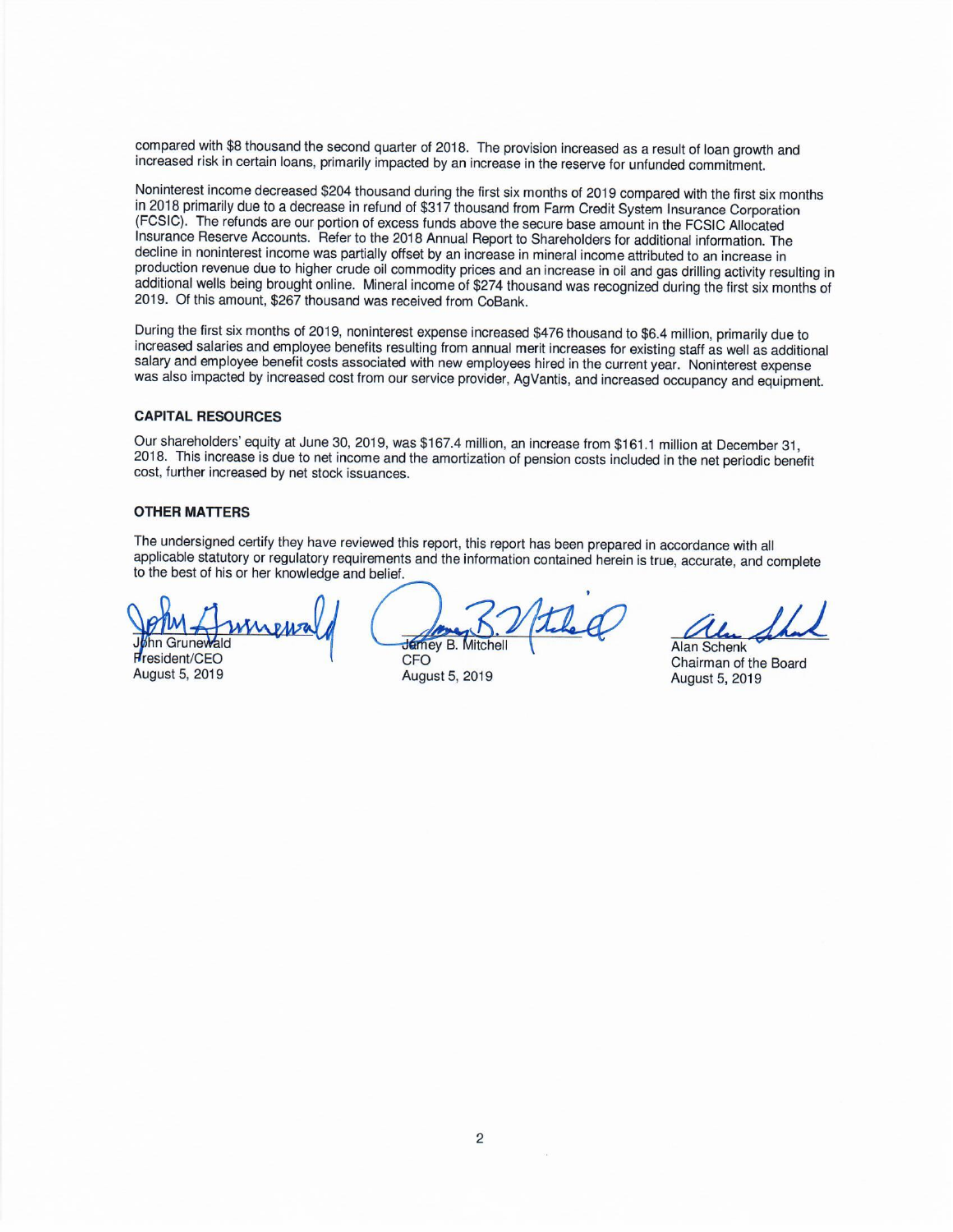$\blacksquare$ 

# Consolidated Statement of Condition

(Dollars in Thousands)

|                                                                     | June 30          | December 31    |
|---------------------------------------------------------------------|------------------|----------------|
|                                                                     | 2019             | 2018           |
|                                                                     | <b>UNAUDITED</b> | <b>AUDITED</b> |
| <b>ASSETS</b>                                                       |                  |                |
| Loans                                                               | \$<br>830,079    | \$<br>808,273  |
| Less allowance for loan losses                                      | 1,923            | 1,909          |
| Net loans                                                           | 828,156          | 806,364        |
| Cash                                                                | 3,174            | 4,751          |
| Accrued interest receivable                                         | 18,706           | 13,334         |
| Investment in CoBank, ACB                                           | 25,595           | 25,595         |
| Premises and equipment, net                                         | 5,254            | 5,144          |
| Prepaid benefit expense                                             | 2,716            | 2,449          |
| Other assets                                                        | 3,237            | 4,574          |
| <b>Total assets</b>                                                 | \$<br>886,838    | \$<br>862,211  |
|                                                                     |                  |                |
| <b>LIABILITIES</b>                                                  |                  |                |
| Note payable to CoBank, ACB                                         | \$<br>704,374    | \$<br>685,066  |
| Advance conditional payments                                        | 9,693            | 7,374          |
| Accrued interest payable                                            | 1,690            | 1,645          |
| Patronage distributions payable                                     |                  | 2,750          |
| Accrued benefits liability                                          | 243              | 247            |
| Reserve for unfunded commitments                                    | 481              | 471            |
| <b>Other liabilities</b>                                            | 2,921            | 3,598          |
| <b>Total liabilities</b>                                            | 719,402          | 701,151        |
| <b>Commitments and Contingencies</b><br><b>SHAREHOLDERS' EQUITY</b> |                  |                |
| Capital stock                                                       | 1,998            | 1,966          |
| Additional paid-in capital                                          | 33,619           | 33,619         |
| Unallocated retained earnings                                       | 131,861          | 125,521        |
| Accumulated other comprehensive (loss)/income                       | (42)             | (46)           |
| <b>Total shareholders' equity</b>                                   | 167,436          | 161,060        |
| Total liabilities and shareholders' equity                          | \$<br>886,838    | \$<br>862,211  |
|                                                                     |                  |                |

The accompanying notes are an integral part of these consolidated financial statements.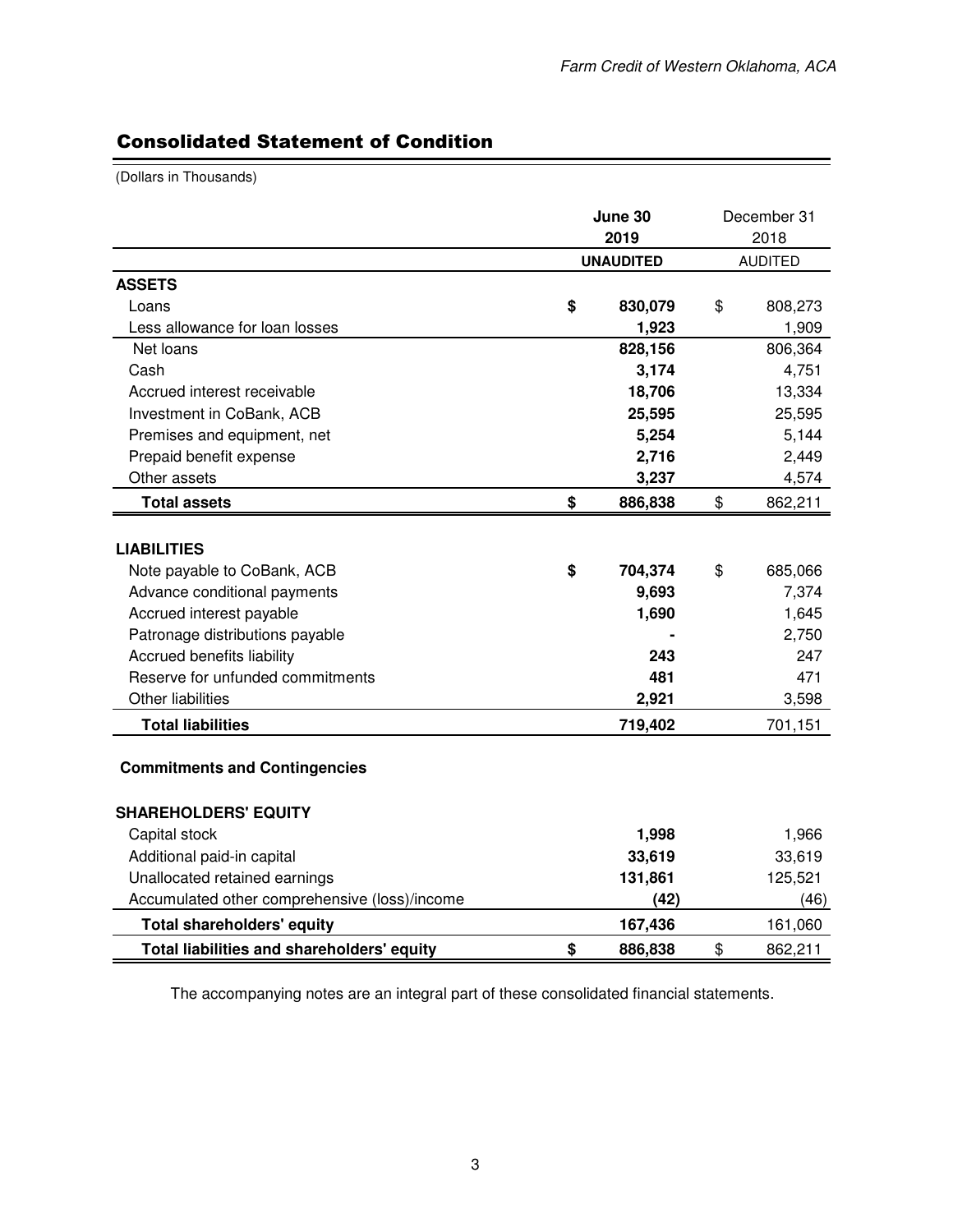-

## Consolidated Statement of Comprehensive Income

(Dollars in Thousands)

|                                                      |             | For the three months<br>ended June 30 |             | For the six months<br>ended June 30 |
|------------------------------------------------------|-------------|---------------------------------------|-------------|-------------------------------------|
| <b>UNAUDITED</b>                                     | 2019        | 2018                                  | 2019        | 2018                                |
| <b>INTEREST INCOME</b>                               |             |                                       |             |                                     |
| Loans                                                | \$10,466    | 9,000<br>\$                           | \$20,810    | \$17,671                            |
| <b>Total interest income</b>                         | 10,466      | 9,000                                 | 20,810      | 17,671                              |
| <b>INTEREST EXPENSE</b>                              |             |                                       |             |                                     |
| Note payable to CoBank, ACB                          | 5,029       | 3,989                                 | 9,904       | 7,634                               |
| Other                                                | 32          | 28                                    | 61          | 53                                  |
| <b>Total interest expense</b>                        | 5,061       | 4,017                                 | 9,965       | 7,687                               |
| Net interest income                                  | 5,405       | 4,983                                 | 10,845      | 9,984                               |
| Provision for credit losses/(Credit loss reversal)   | 151         | 8                                     | 4           | (24)                                |
| Net interest income after provision for credit       |             |                                       |             |                                     |
| losses/credit loss reversal                          | 5,254       | 4,975                                 | 10,841      | 10,008                              |
| <b>NONINTEREST INCOME</b>                            |             |                                       |             |                                     |
| Financially related services income                  | 4           | 2                                     | 8           | 5                                   |
| Loan fees                                            | 6           | (2)                                   | 8           |                                     |
| Patronage distribution from Farm Credit institutions | 700         | 702                                   | 1,392       | 1,399                               |
| Farm Credit Insurance Fund distribution              |             |                                       | 186         | 503                                 |
| Mineral income                                       | 110         | 106                                   | 274         | 191                                 |
| Other noninterest income                             | 14          | 6                                     | 70          | 44                                  |
| <b>Total noninterest income</b>                      | 834         | 814                                   | 1,938       | 2,142                               |
| <b>NONINTEREST EXPENSE</b>                           |             |                                       |             |                                     |
| Salaries and employee benefits                       | 1,600       | 1,321                                 | 3,116       | 2,798                               |
| Occupancy and equipment                              | 173         | 138                                   | 338         | 276                                 |
| Purchased services from AgVantis, Inc.               | 517         | 457                                   | 1,034       | 915                                 |
| Farm Credit Insurance Fund premium                   | 140         | 122                                   | 276         | 247                                 |
| Supervisory and examination costs                    | 70          | 72                                    | 140         | 144                                 |
| Other noninterest expense                            | 732         | 845                                   | 1,535       | 1,583                               |
| <b>Total noninterest expense</b>                     | 3,232       | 2,955                                 | 6,439       | 5,963                               |
| Net income                                           | 2,856       | 2,834                                 | 6,340       | 6,187                               |
| <b>COMPREHENSIVE INCOME</b>                          |             |                                       |             |                                     |
| Amortization of retirement costs                     | $\mathbf 2$ | 4                                     | 4           | 8                                   |
| <b>Total comprehensive income</b>                    | \$<br>2,858 | \$<br>2,838                           | \$<br>6,344 | \$<br>6,195                         |

The accompanying notes are an integral part of these consolidated financial statements.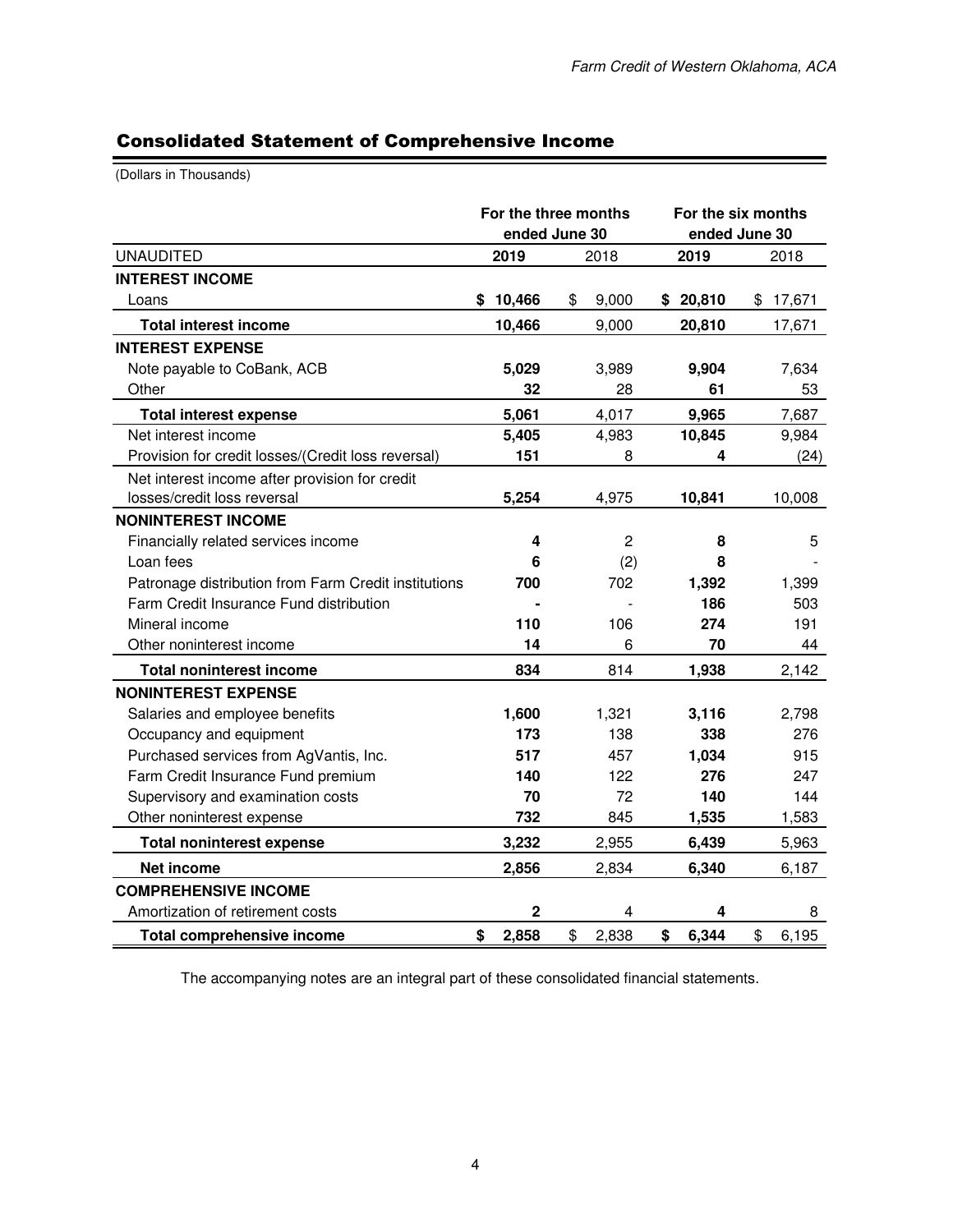|                              |              |                   |    |                 | Accumulated   |               |               |  |
|------------------------------|--------------|-------------------|----|-----------------|---------------|---------------|---------------|--|
|                              |              | <b>Additional</b> |    | Unallocated     | Other         |               | Total         |  |
|                              | Capital      | Paid-In           |    | <b>Retained</b> | Comprehensive | Shareholders' |               |  |
| <b>UNAUDITED</b>             | <b>Stock</b> | Capital           |    | <b>Earnings</b> | Income/(Loss) |               | <b>Equity</b> |  |
| Balance at December 31, 2017 | \$<br>1,971  | \$<br>33,619      | \$ | 115,842         | \$<br>(75)    | \$            | 151,357       |  |
| Comprehensive income         |              |                   |    | 6,187           | 8             |               | 6,195         |  |
| Stock issued                 | 88           |                   |    |                 |               |               | 88            |  |
| Stock retired                | (88)         |                   |    |                 |               |               | (88)          |  |
| Balance at June 30, 2018     | \$<br>1,971  | \$<br>33,619      | \$ | 122,029         | \$<br>(67)    | \$            | 157,552       |  |
|                              |              |                   |    |                 |               |               |               |  |
|                              |              |                   |    |                 |               |               |               |  |
| Balance at December 31, 2018 | \$<br>1,966  | \$<br>33,619      | \$ | 125,521         | \$<br>(46)    | \$            | 161,060       |  |
| Comprehensive income         |              |                   |    | 6,340           | 4             |               | 6,344         |  |
| Stock issued                 | 104          |                   |    |                 |               |               | 104           |  |
| Stock retired                | (72)         |                   |    |                 |               |               | (72)          |  |
| Balance at June 30, 2019     | \$<br>1,998  | \$<br>33,619      | \$ | 131.861         | \$<br>(42)    | \$            | 167,436       |  |

# Consolidated Statement of Changes in Shareholders' Equity

(Dollars in Thousands)

The accompanying notes are an integral part of these consolidated financial statements.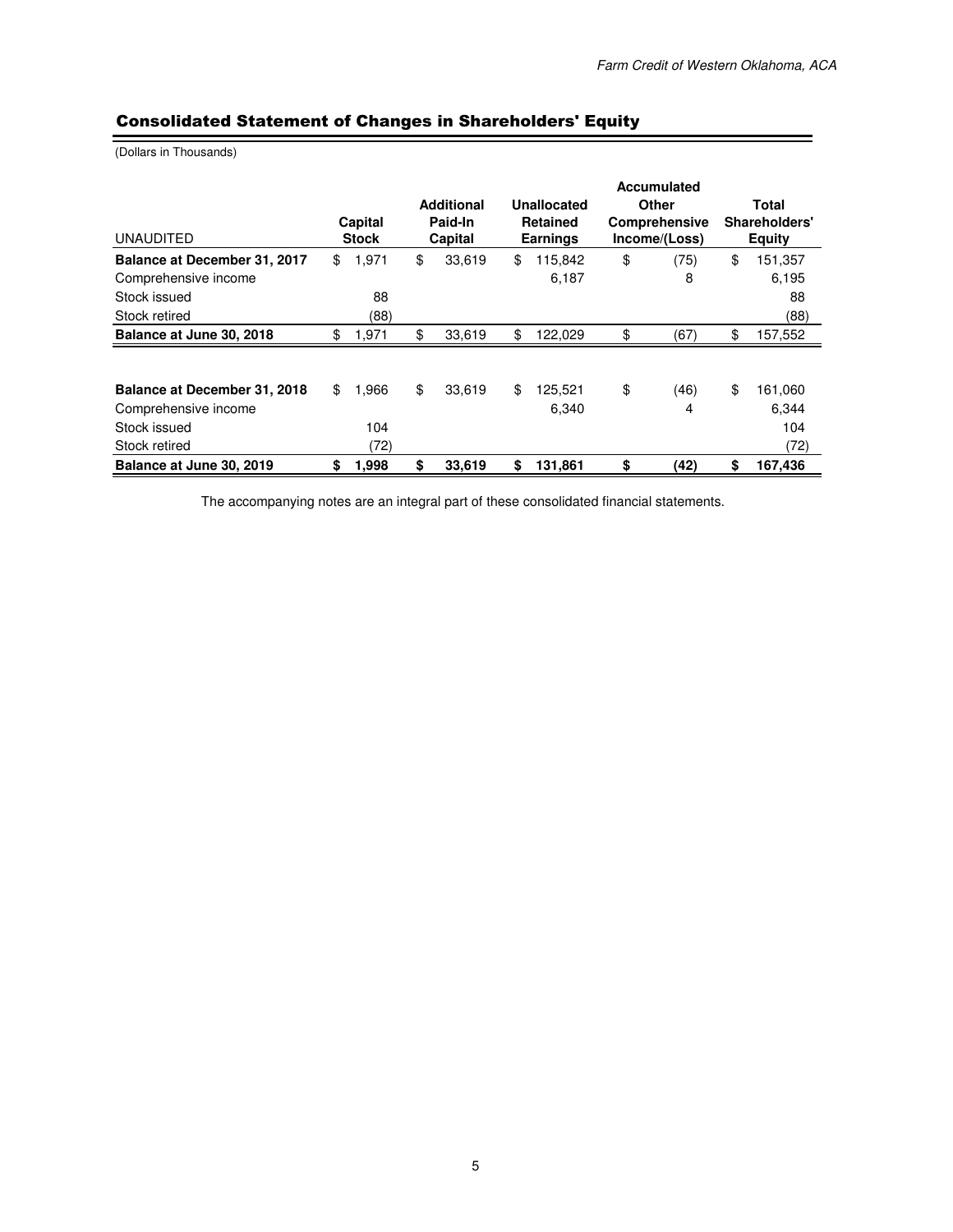#### **NOTES TO FINANCIAL STATEMENTS**

(Dollars in Thousands, Except as Noted) (Unaudited)

#### **NOTE 1 - ORGANIZATION AND SIGNIFICANT ACCOUNTING POLICIES**

A description of the organization and operations of Farm Credit of Western Oklahoma, ACA (the Association), the significant accounting policies followed, and the financial condition and results of operations as of and for the year ended December 31, 2018, are contained in the 2018 Annual Report to Shareholders. These unaudited second quarter 2019 financial statements should be read in conjunction with the 2018 Annual Report to Shareholders.

The accompanying unaudited financial statements have been prepared in accordance with accounting principles generally accepted in the U.S. (GAAP) for interim financial information. Accordingly, they do not include all of the disclosures required by GAAP for annual financial statements and should be read in conjunction with the audited financial statements as of and for the year ended December 31, 2018, as contained in the 2018 Annual Report to Shareholders.

In the opinion of management, the unaudited financial information is complete and reflects all adjustments, consisting of normal recurring adjustments, necessary for a fair statement of results for the interim periods. The preparation of financial statements in accordance with GAAP requires management to make estimates and assumptions that affect the amounts reported in the financial statements and accompanying notes. Actual results could differ from those estimates. The results of operations for interim periods are not necessarily indicative of the results to be expected for the full year ending December 31, 2019. Descriptions of the significant accounting policies are included in the 2018 Annual Report to Shareholders. In the opinion of management, these policies and the presentation of the interim financial condition and results of operations conform with GAAP and prevailing practices within the banking industry.

In August 2018, the Financial Accounting Standards Board (FASB) issued guidance entitled "Customer's Accounting for Implementation Costs Incurred in a Cloud Computing Arrangement That Is a Service Cost." The guidance aligns the requirements for capitalizing implementation costs incurred in a hosting arrangement that is a service contract with the requirements for capitalizing implementation costs incurred to develop or obtain internal-use software (and hosting arrangements that include an internal-use software license). The accounting for the service element of a hosting arrangement that is a service contract is not affected by this guidance. This guidance becomes effective for interim and annual periods beginning after December 15, 2019. The guidance also requires an entity (customer) to expense the capitalized implementation costs of a hosting arrangement that is a service contract over the term of the hosting arrangement. It further specifies where to present expense and payments in the financial statements. Early adoption is permitted. The guidance is to be applied on a retrospective or prospective basis to all implementation costs incurred after the date of adoption. The Association is evaluating the impact of adoption on the Association's financial condition and its results of operations.

In August 2018, the FASB issued guidance entitled "Disclosure Framework — Changes to the Disclosure Requirements for Defined Benefit Plans." The guidance modifies the disclosure requirements for employers that sponsor defined benefit pension or other postretirement plans. This guidance becomes effective for fiscal years ending after December 15, 2020. Early adoption is permitted. The guidance is to be applied on a retrospective basis for all periods. The adoption of this guidance will not impact the Association's financial condition or its results of operations, but will impact the employee benefit plan disclosures.

In August 2018, the FASB issued guidance entitled "Disclosure Framework — Changes to the Disclosure Requirements for Fair Value Measurement." The guidance modifies the requirements on fair value measurements by removing, modifying or adding to the disclosures. This guidance becomes effective for interim and annual periods beginning after December 15, 2019. Early adoption is permitted and an entity is permitted to early adopt any removal or modified disclosures and delay adoption of the additional disclosures until their effective date. The adoption of this guidance will not impact the Association's financial condition or its results of operations, but will impact the fair value measurements disclosures. The Association early adopted the removal and modified disclosures during the fourth quarter of 2018.

In June 2016, the FASB issued guidance entitled "Measurement of Credit Losses on Financial Instruments." The guidance replaces the current incurred loss impairment methodology with a methodology that reflects expected credit losses and requires consideration of a broader range of reasonable and supportable information to inform credit loss estimates. Credit losses relating to available-for-sale securities would also be recorded through an allowance for credit losses. For public business entities that are not U.S. Securities and Exchange Commission filers this guidance becomes effective for interim and annual periods beginning after December 15, 2020, with early application permitted. The Association is evaluating the impact of adoption on its financial condition and results of operations.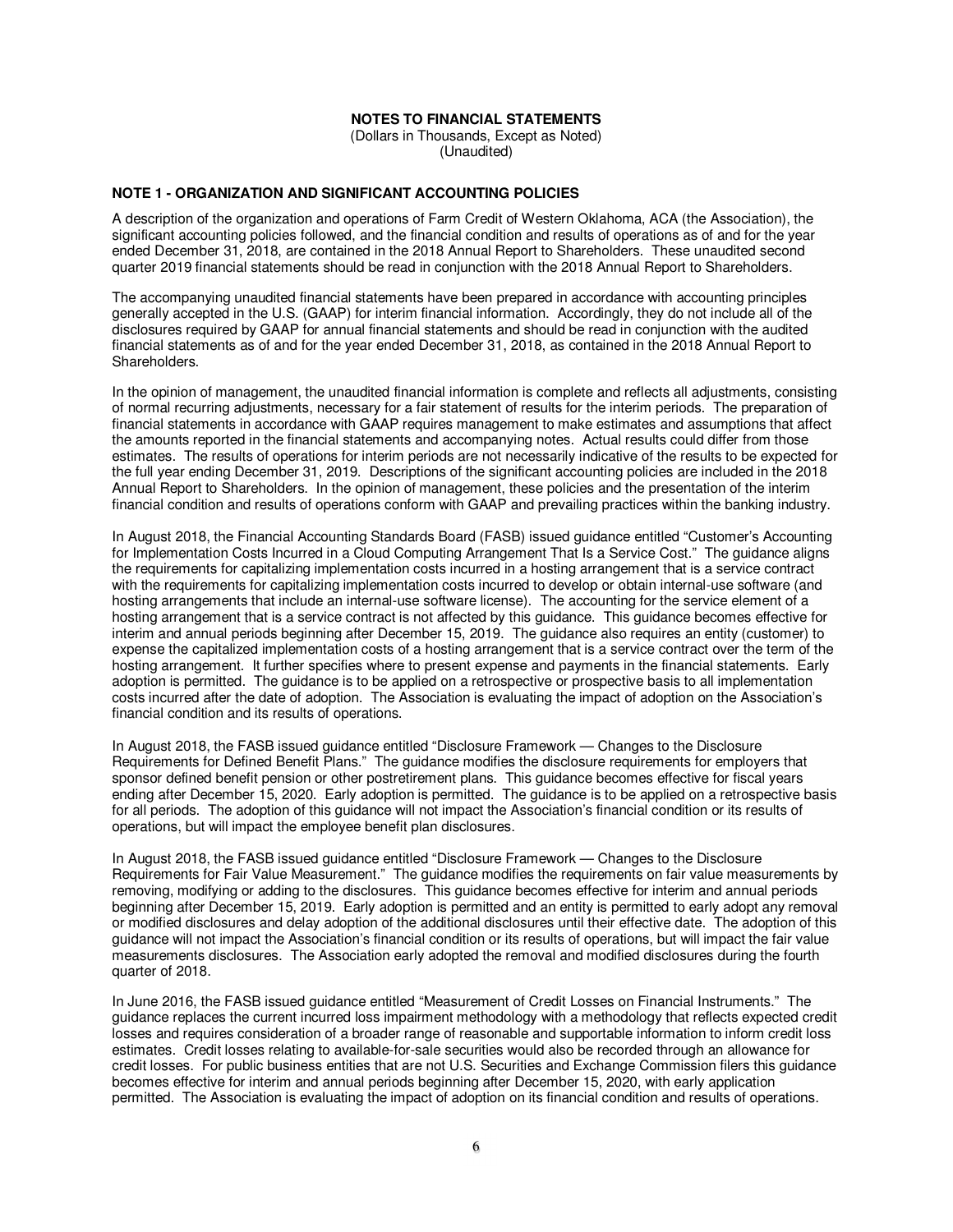In February 2016, the FASB issued guidance entitled "Leases." The guidance requires the recognition by lessees of lease assets and lease liabilities on the balance sheet for the rights and obligations created by those leases. Leases with lease terms of more than 12 months are impacted by this guidance. In July 2018, the FASB issued an update entitled "Leases – Targeted Improvements," which provides entities with an additional (and optional) transition method to adopt the new leases standard. Under this new transition method, an entity initially applies the new leases standard at the adoption date and recognizes a cumulative-effect adjustment to the opening balance of retained earnings in the period of adoption. An entity that elects this additional transition method must provide the required disclosures of the now current standard for all prior periods presented. The guidance and related amendments in this update became effective for interim and annual periods beginning after December 15, 2018, with early application permitted. The adoption of this guidance resulted in an immaterial impact on the Association's financial condition and results of operations.

## **NOTE 2 - LOANS AND ALLOWANCE FOR LOAN LOSSES**

A summary of loans follows.

|                                  | June 30, 2019 | December 31, 2018 |
|----------------------------------|---------------|-------------------|
| Real estate mortgage             | 538,285<br>S  | 522,681           |
| Production and intermediate-term | 275,081       | 272,338           |
| Agribusiness                     | 15,415        | 11,311            |
| Rural Infrastructure             | 451           | 1,058             |
| Rural residential real estate    | 847           | 885               |
| <b>Total Loans</b>               | 830,079       | 808,273           |

The Association purchases and sells participation interests with other parties in order to diversify risk, manage loan volume and comply with Farm Credit Administration regulations. The following table presents information regarding the balances of participations purchased and sold at June 30, 2019:

|                                  | <b>Other Farm Credit</b><br>Institutions |           |    |        |     | Non-Farm Credit<br>Institutions |     | Total |    |           |      |        |
|----------------------------------|------------------------------------------|-----------|----|--------|-----|---------------------------------|-----|-------|----|-----------|------|--------|
|                                  |                                          | Purchased |    | Sold   |     | Purchased                       |     | Sold  |    | Purchased | Sold |        |
| Real estate mortgage             | \$                                       | 37,807    | \$ | 20,547 |     | 783                             | -\$ |       | \$ | 38,590    | S    | 20,547 |
| Production and intermediate-term |                                          | 28,145    |    | 7,375  |     | $\overline{\phantom{0}}$        |     |       |    | 28,145    |      | 7,375  |
| Agribusiness                     |                                          | 10,661    |    |        |     |                                 |     |       |    | 10,661    |      |        |
| Rural infrastructure             |                                          | 451       |    |        |     | -                               |     |       |    | 451       |      |        |
| Total                            | \$                                       | 77,064    | \$ | 27,922 | -\$ | 783                             | \$. |       | \$ | 77,847    |      | 27,922 |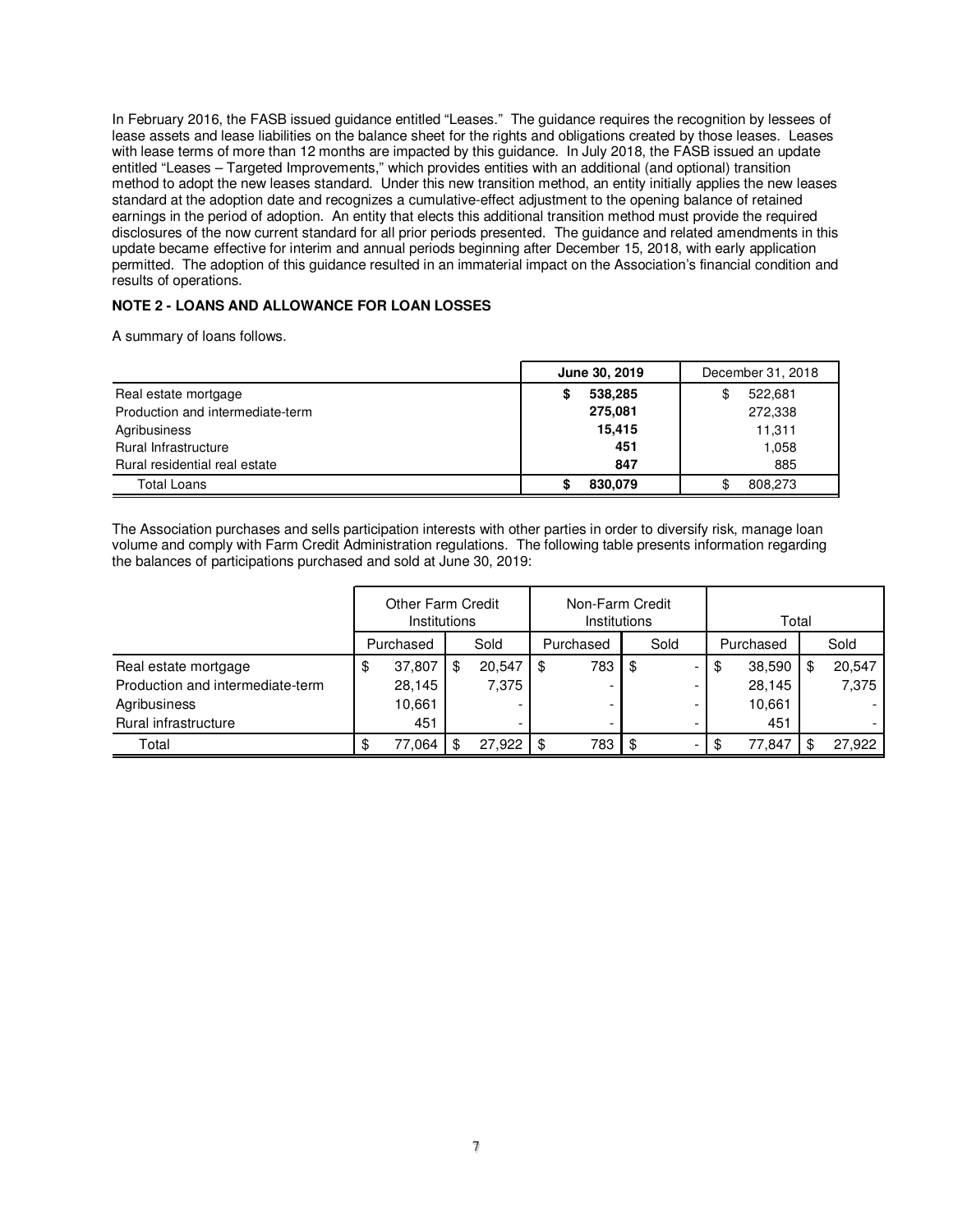One credit quality indicator utilized by the Association is the Farm Credit Administration Uniform Loan Classification System that categorizes loans into five categories. The categories are defined as follows:

- Acceptable assets are expected to be fully collectible and represent the highest quality.
- Other assets especially mentioned (OAEM) assets are currently collectible but exhibit some potential weakness.
- Substandard assets exhibit some serious weakness in repayment capacity, equity and/or collateral pledged on the loan.
- Doubtful assets exhibit similar weaknesses to substandard assets; however, doubtful assets have additional weaknesses in existing factors, conditions and values that make collection in full highly questionable.
- Loss assets are considered uncollectible.

The following table shows loans and related accrued interest classified under the Farm Credit Administration Uniform Loan Classification System as a percentage of total loans and related accrued interest receivable by loan type as of:

|                                  | June 30, 2019 | December 31, 2018 |
|----------------------------------|---------------|-------------------|
| Real estate mortgage             |               |                   |
| Acceptable                       | 94.87%        | 95.19%            |
| <b>OAEM</b>                      | 2.33%         | 1.83%             |
| Substandard                      | 2.80%         | 2.98%             |
| Total                            | 100.00%       | 100.00%           |
| Production and intermediate-term |               |                   |
| Acceptable                       | 91.71%        | 91.30%            |
| <b>OAEM</b>                      | 3.90%         | 3.76%             |
| Substandard                      | 4.39%         | 4.94%             |
| Total                            | 100.00%       | 100.00%           |
| Agribusiness                     |               |                   |
| Acceptable                       | 99.82%        | 100.00%           |
| <b>OAEM</b>                      | 0.18%         |                   |
| Total                            | 100.00%       | 100.00%           |
| Rural infrastructure             |               |                   |
| Acceptable                       | 100.00%       | 100.00%           |
| Total                            | 100.00%       | 100.00%           |
| Rural residential real estate    |               |                   |
| Acceptable                       | 100.00%       | 100.00%           |
| Total                            | 100.00%       | 100.00%           |
| <b>Total Loans</b>               |               |                   |
| Acceptable                       | 93.92%        | 93.96%            |
| <b>OAEM</b>                      | 2.80%         | 2.45%             |
| Substandard                      | 3.28%         | 3.59%             |
| Total                            | 100.00%       | 100.00%           |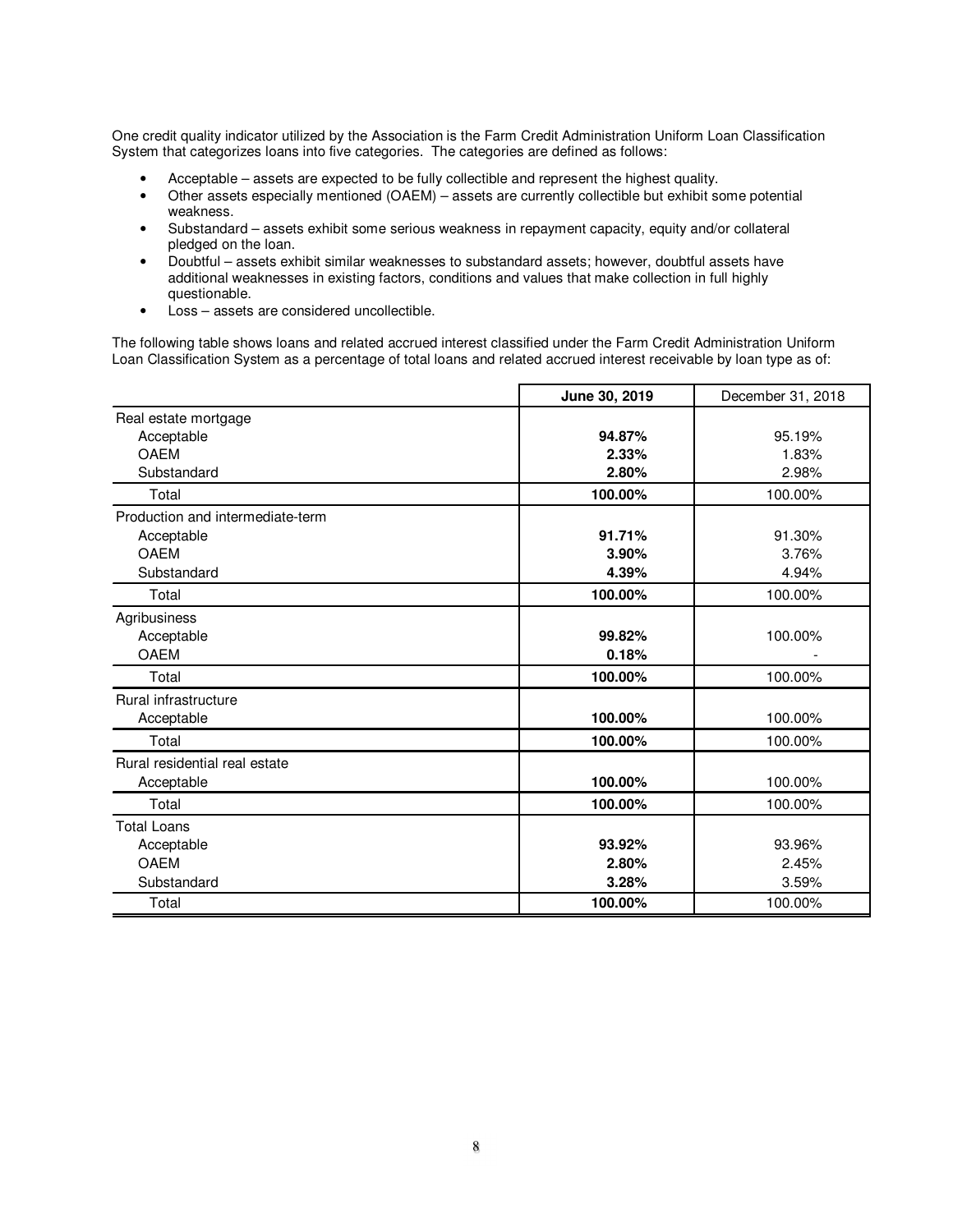High risk assets consist of impaired loans and other property owned. These nonperforming assets (including related accrued interest) and related credit quality are as follows:

| (dollars in thousands)                                                       | June 30, 2019   | December 31, 2018 |
|------------------------------------------------------------------------------|-----------------|-------------------|
| Nonaccrual loans<br>Real estate mortgage<br>Production and intermediate-term | S<br>123<br>829 | \$<br>132<br>847  |
| Total nonaccrual loans                                                       | 952<br>\$       | 979               |
| Accruing restructured loans<br>Real estate mortgage                          | \$<br>87        | \$<br>89          |
| Total accruing restructured loans                                            | 87              | 89                |
| Accruing loans 90 days past due<br>Real estate mortgage                      | \$<br>4         | \$<br>4           |
| Total accruing loans 90 days past due                                        | \$              | 4                 |
| Total impaired loans                                                         | 1.043           | 1,072             |

The Association had no other property owned for the periods presented.

Additional impaired loan information is as follows:

|                                                               |             |    | June 30, 2019  |    | December 31, 2018 |    |            |        |                |         |           |
|---------------------------------------------------------------|-------------|----|----------------|----|-------------------|----|------------|--------|----------------|---------|-----------|
|                                                               |             |    | Unpaid         |    |                   |    |            | Unpaid |                |         |           |
|                                                               | Recorded    |    | Principal      |    | Related           |    | Recorded   |        | Principal      | Related |           |
|                                                               | Investment  |    | <b>Balance</b> |    | Allowance         |    | Investment |        | <b>Balance</b> |         | Allowance |
| Impaired loans with a related<br>allowance for credit losses: |             |    |                |    |                   |    |            |        |                |         |           |
| Production and intermediate-term                              | \$<br>825   | \$ | 838            | \$ | 106               | \$ | 786        | \$     | 812            | \$      | 106       |
| Total                                                         | \$<br>825   | \$ | 838            | \$ | 106               | \$ | 786        | \$     | 812            | \$      | 106       |
| Impaired loans with no related                                |             |    |                |    |                   |    |            |        |                |         |           |
| allowance for credit losses:                                  |             |    |                |    |                   |    |            |        |                |         |           |
| Real estate mortgage                                          | \$<br>214   | \$ | 251            |    |                   | \$ | 225        | \$     | 257            |         |           |
| Production and intermediate-term                              | 4           |    | 1,367          |    |                   |    | 61         |        | 1,415          |         |           |
| Total                                                         | \$<br>218   | \$ | 1,618          |    |                   | \$ | 286        | \$     | 1.672          |         |           |
| Total impaired loans:                                         |             |    |                |    |                   |    |            |        |                |         |           |
| Real estate mortgage                                          | \$<br>214   | \$ | 251            | \$ |                   | \$ | 225        | \$     | 257            | \$      |           |
| Production and intermediate-term                              | 829         |    | 2,205          |    | 106               |    | 847        |        | 2,227          |         | 106       |
| Total                                                         | \$<br>1,043 | \$ | 2,456          | \$ | 106               | \$ | 1,072      | \$     | 2,484          | \$      | 106       |

Note: The recorded investment in the loan receivable is the face amount increased or decreased by applicable accrued interest and unamortized premium, discount, finance charges, or acquisition costs and may also reflect a previous direct write-down of the loan receivable.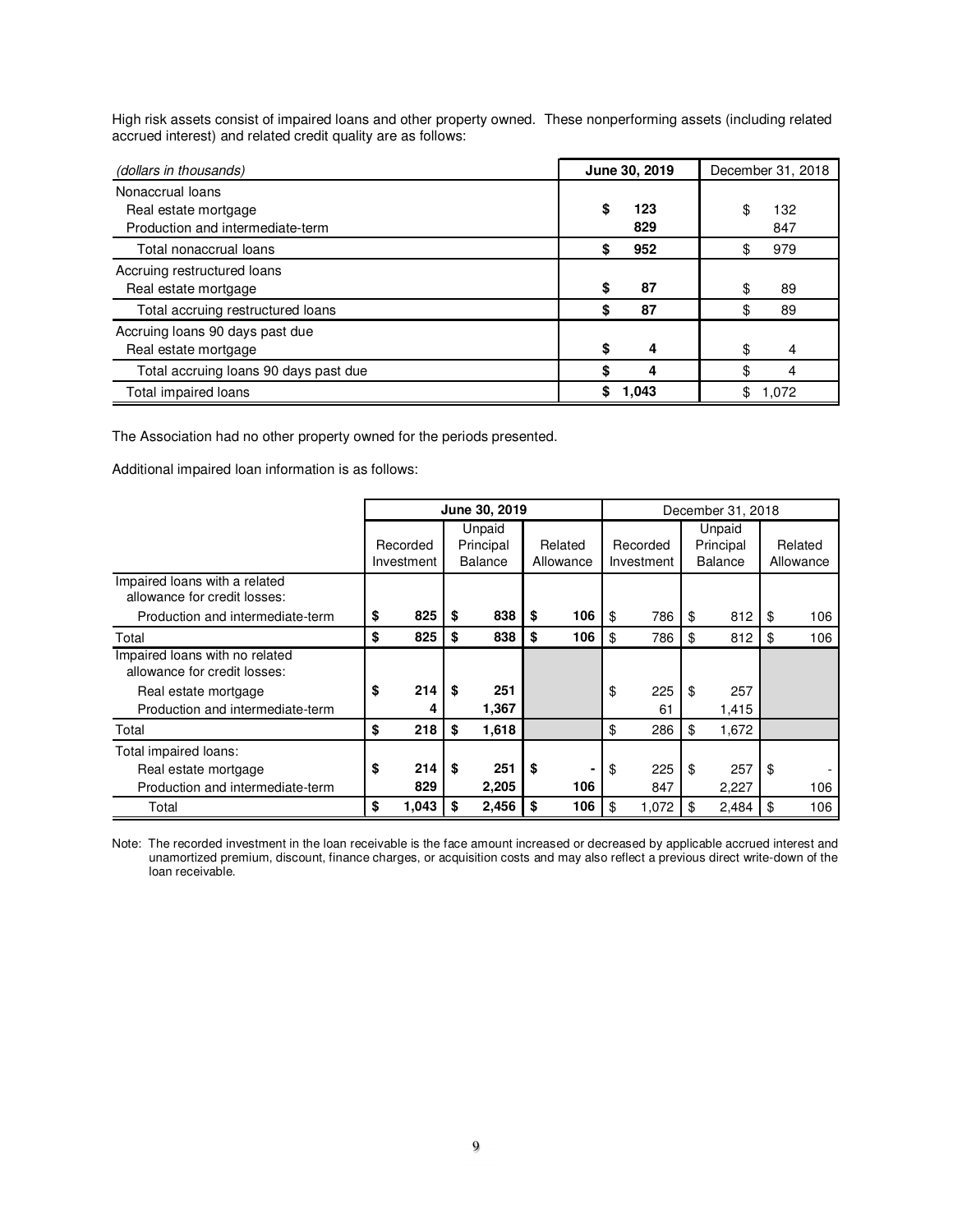|                                                                | For the Three Months Ended       | June 30, 2019 |                               | For the Three Months Ended<br>June 30, 2018 |                                  |    |                               |  |  |  |
|----------------------------------------------------------------|----------------------------------|---------------|-------------------------------|---------------------------------------------|----------------------------------|----|-------------------------------|--|--|--|
|                                                                | Average<br><b>Impaired Loans</b> |               | Interest Income<br>Recognized |                                             | Average<br><b>Impaired Loans</b> |    | Interest Income<br>Recognized |  |  |  |
| Impaired loans with a related<br>allowance for credit losses:  |                                  |               |                               |                                             |                                  |    |                               |  |  |  |
| Production and intermediate-term                               | \$<br>830                        | \$            |                               | \$                                          | 1,651                            | \$ |                               |  |  |  |
| Total                                                          | \$<br>830                        | \$            |                               | \$                                          | 1,651                            | \$ |                               |  |  |  |
| Impaired loans with no related<br>allowance for credit losses: |                                  |               |                               |                                             |                                  |    |                               |  |  |  |
| Real estate mortgage                                           | \$<br>215                        | \$            | $\mathbf{2}$                  | \$                                          | 2,938                            | \$ | 73                            |  |  |  |
| Production and intermediate-term                               | 9                                |               |                               |                                             | 352                              |    | (6)                           |  |  |  |
| Total                                                          | \$<br>224                        | \$            | 3                             | \$                                          | 3,290                            | \$ | 67                            |  |  |  |
| Total impaired loans:                                          |                                  |               |                               |                                             |                                  |    |                               |  |  |  |
| Real estate mortgage                                           | \$<br>215                        | \$            | 2                             | \$                                          | 2,938                            | \$ | 73                            |  |  |  |
| Production and intermediate-term                               | 839                              |               |                               |                                             | 2,003                            |    | (6)                           |  |  |  |
| Total                                                          | \$<br>1,054                      | \$            | 3                             | \$                                          | 4,941                            | \$ | 67                            |  |  |  |

|                                                                                   |    | For the Six Months Ended  | June 30, 2019 |                               | For the Six Months Ended<br>June 30, 2018 |                                  |    |                               |  |  |  |
|-----------------------------------------------------------------------------------|----|---------------------------|---------------|-------------------------------|-------------------------------------------|----------------------------------|----|-------------------------------|--|--|--|
|                                                                                   |    | Average<br>Impaired Loans |               | Interest Income<br>Recognized |                                           | Average<br><b>Impaired Loans</b> |    | Interest Income<br>Recognized |  |  |  |
| Impaired loans with a related<br>allowance for credit losses:                     |    |                           |               |                               |                                           |                                  |    |                               |  |  |  |
| Production and intermediate-term                                                  | S  | 840                       | \$            |                               | \$                                        | 1,693                            | \$ |                               |  |  |  |
| Total                                                                             | \$ | 840                       | \$            |                               | \$                                        | 1,693                            | \$ |                               |  |  |  |
| Impaired loans with no related<br>allowance for credit losses:                    |    |                           |               |                               |                                           |                                  |    |                               |  |  |  |
| Real estate mortgage<br>Production and intermediate-term                          | \$ | 218<br>2                  | \$            | 6                             | \$                                        | 3,043<br>391                     | \$ | 75                            |  |  |  |
| Total                                                                             | \$ | 220                       | \$            | 7                             | \$                                        | 3,434                            | \$ | 75                            |  |  |  |
| Total impaired loans:<br>Real estate mortgage<br>Production and intermediate-term | \$ | 218<br>842                | \$            | 6                             | \$                                        | 3,043<br>2,084                   | \$ | 75                            |  |  |  |
| Total                                                                             | \$ | 1,060                     | \$            | 7                             | \$                                        | 5,127                            | \$ | 75                            |  |  |  |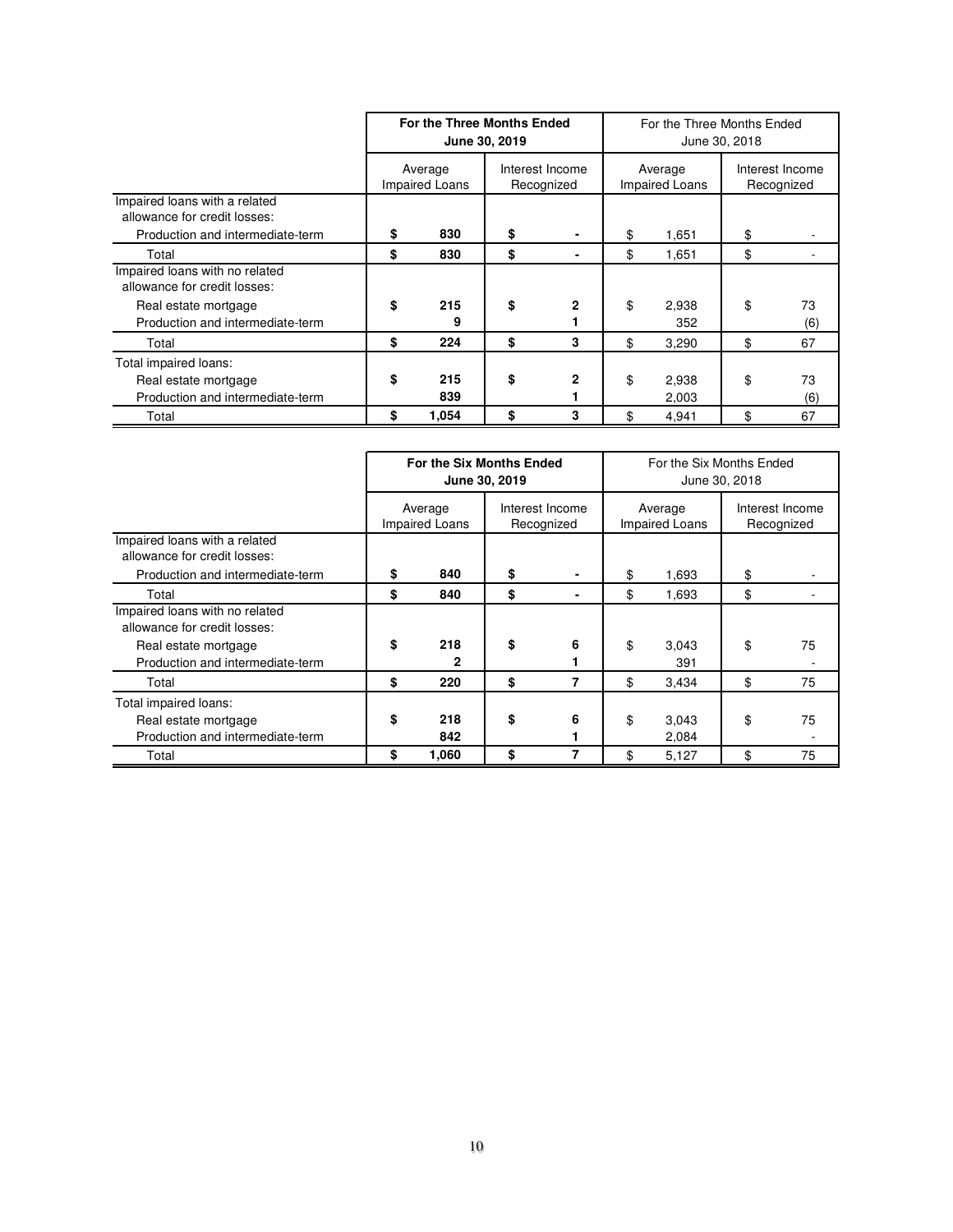The following tables provide an age analysis of past due loans (including accrued interest).

| June 30, 2019                                            | 30-89 Days<br>Past Due | 90 Days or<br>More Past<br>Due |          | <b>Total Past</b><br>Due | Not Past Due<br>or less than<br>30 Days Past Investment in<br>Due | Recorded<br>Loans        |      | Recorded<br>Investment<br>Accruing<br>Loans 90<br>Days or<br>More Past<br>Due |
|----------------------------------------------------------|------------------------|--------------------------------|----------|--------------------------|-------------------------------------------------------------------|--------------------------|------|-------------------------------------------------------------------------------|
| Real estate mortgage<br>Production and intermediate-term | \$<br>1,112<br>1,035   | \$                             | 4<br>767 | \$<br>1,116<br>1,802     | \$<br>549,120<br>279,976                                          | \$<br>550,236<br>281,778 | \$   | 4                                                                             |
| Agribusiness                                             |                        |                                |          |                          | 15,468                                                            | 15,468                   |      |                                                                               |
| Rural infrastructure                                     |                        |                                |          |                          | 451                                                               | 451                      |      |                                                                               |
| Rural residential real estate                            |                        |                                |          |                          | 852                                                               | 852                      |      |                                                                               |
| Total                                                    | \$<br>2,147            | \$                             | 771      | 2,918                    | \$<br>845,867                                                     | \$<br>848,785            | - \$ |                                                                               |

| December 31, 2018                | 30-89 Days<br>Past Due |     | 90 Days or<br>More Past<br>Due | <b>Total Past</b><br>Due |     | Not Past Due<br>or less than<br>30 Days Past Investment in<br>Due | Recorded<br>Loans |     | Recorded<br>Investment<br>Accruing<br>Loans 90<br>Days or<br>More Past<br>Due |
|----------------------------------|------------------------|-----|--------------------------------|--------------------------|-----|-------------------------------------------------------------------|-------------------|-----|-------------------------------------------------------------------------------|
| Real estate mortgage             | \$<br>743              | -\$ | 4                              | \$<br>747                | \$  | 530,506                                                           | \$<br>531,253     | -\$ | 4                                                                             |
| Production and intermediate-term | 6                      |     | 786                            | 792                      |     | 276,201                                                           | 276,993           |     |                                                                               |
| Agribusiness                     |                        |     |                                |                          |     | 11,408                                                            | 11,408            |     |                                                                               |
| Rural infrastructure             |                        |     |                                |                          |     | 1,058                                                             | 1,058             |     |                                                                               |
| Rural residential real estate    |                        |     |                                |                          |     | 895                                                               | 895               |     |                                                                               |
| Total                            | \$<br>749              | \$  | 790                            | 1,539                    | \$. | 820,068                                                           | \$<br>821,607     | -\$ | 4                                                                             |

A summary of changes in the allowance for loan losses is as follows:

|                                  |   | Balance at<br>March 31, 2019 | Charge-offs | Recoveries | Provision for<br>Loan Losses/<br>(Loan Loss<br>Reversals) | Balance at<br>June 30, 2019 |
|----------------------------------|---|------------------------------|-------------|------------|-----------------------------------------------------------|-----------------------------|
| Real estate mortgage             | S | 347                          | \$          |            | \$<br>17                                                  | \$<br>364                   |
| Production and intermediate-term |   | 1,528                        |             |            | 2                                                         | 1,531                       |
| Agribusiness                     |   | 23                           |             |            |                                                           | 24                          |
| Rural infrastructure             |   |                              | -           |            | (3)                                                       | 4                           |
| Total                            | ጦ | 1,905                        |             |            | 17                                                        | 1,923                       |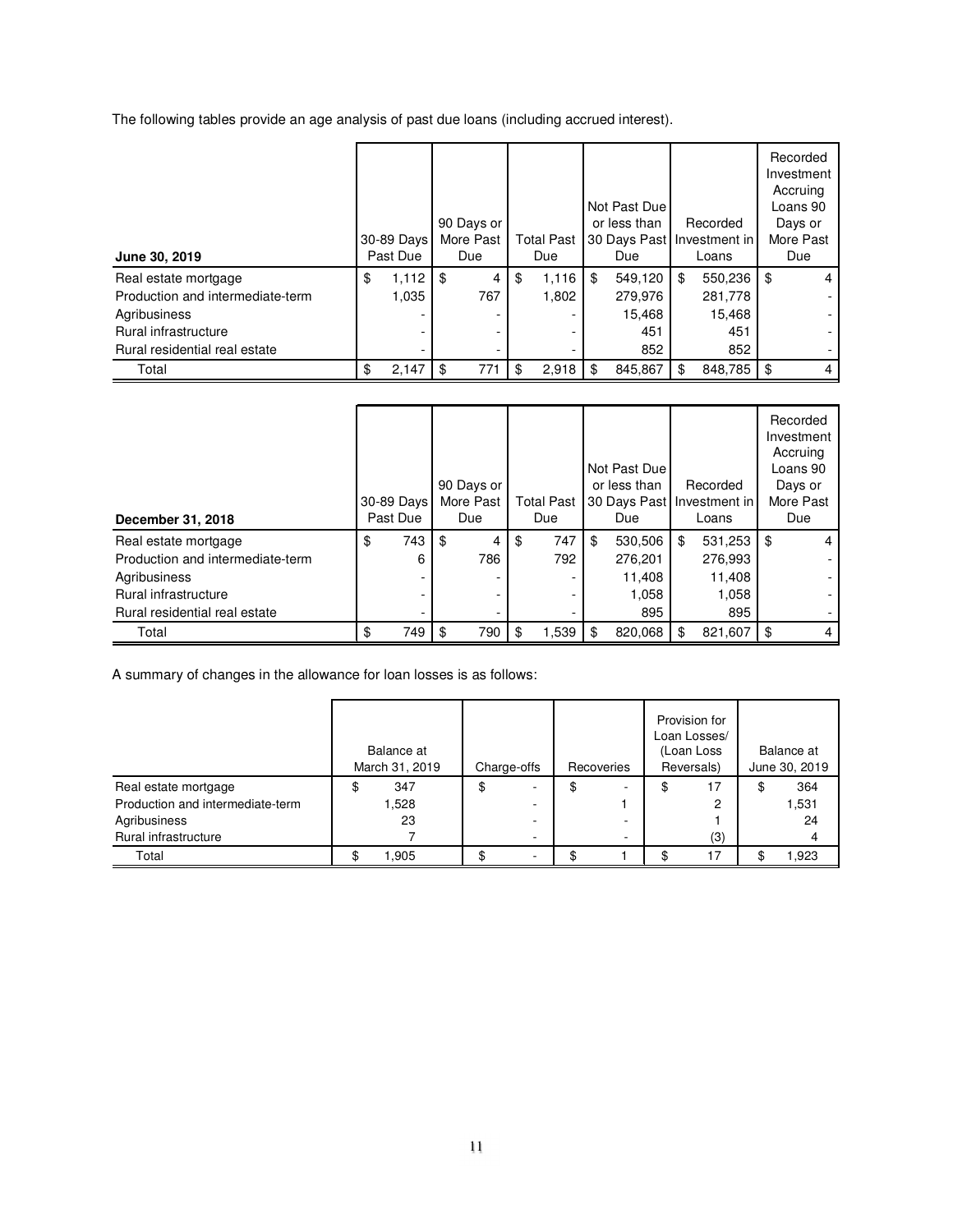| Real estate mortgage<br>Production and intermediate-term                                         | \$<br>Balance at<br>December 31, 2018<br>365<br>1,506 | \$<br>Charge-offs<br>10 | \$<br>Recoveries<br>30 | \$<br>Provision for<br>Loan Losses/<br>(Loan Loss<br>Reversals)<br>(1)<br>5 | \$  | Balance at<br>June 30, 2019<br>364<br>1,531 |
|--------------------------------------------------------------------------------------------------|-------------------------------------------------------|-------------------------|------------------------|-----------------------------------------------------------------------------|-----|---------------------------------------------|
| Agribusiness<br>Rural infrastructure                                                             | 31<br>7                                               |                         |                        | (7)<br>(3)                                                                  |     | 24<br>4                                     |
| Total                                                                                            | \$<br>1,909                                           | \$<br>10                | \$<br>30               | \$<br>(6)                                                                   | \$  | 1,923                                       |
|                                                                                                  | Balance at<br>March 31, 2018                          | Charge-offs             | Recoveries             | Provision for<br>Loan Losses/<br>(Loan Loss<br>Reversals)                   |     | Balance at<br>June 30, 2018                 |
| Real estate mortgage<br>Production and intermediate-term<br>Agribusiness<br>Rural infrastructure | \$<br>322<br>1,965<br>27<br>7                         | \$                      | \$<br>3                | \$<br>9<br>(86)<br>(5)<br>4                                                 | \$. | 331<br>1,882<br>22<br>11                    |
| Total                                                                                            | \$<br>2,321                                           | \$<br>٠                 | \$<br>3                | \$<br>(78)                                                                  | \$  | 2,246                                       |
|                                                                                                  | Balance at<br>December 31, 2017                       | Charge-offs             | Recoveries             | Loan Losses/<br>(Loan Loss<br>Reversals)                                    |     | Balance at<br>June 30, 2018                 |
| Real estate mortgage<br>Production and intermediate-term<br>Agribusiness<br>Rural infrastructure | \$<br>367<br>1,993<br>27                              | \$<br>9                 | \$<br>6                | \$<br>(36)<br>(108)<br>(5)<br>4                                             | \$  | 331<br>1,882<br>22<br>11                    |
| Total                                                                                            | \$<br>2,394                                           | \$<br>9                 | \$<br>6                | \$<br>(145)                                                                 | \$  | 2,246                                       |

The Association maintains a separate reserve for unfunded commitments, which is included in Liabilities on the Association's Consolidated Statement of Condition. The related provision for the reserve for unfunded commitments is included as part of the provision for credit losses on the Consolidated Statement of Comprehensive Income, along with the provision for loan losses. A summary of changes in the reserve for unfunded commitments follows:

|                                    | For the Three Months<br>Ended June 30 |     |  |     |      | For the Six Months |  |     |
|------------------------------------|---------------------------------------|-----|--|-----|------|--------------------|--|-----|
|                                    | 2019<br>2018                          |     |  |     | 2019 | 2018               |  |     |
| Balance at beginning of period     |                                       | 347 |  | 442 |      | 471                |  | 407 |
| Provision for unfunded commitments |                                       | 134 |  | 86  |      | 10                 |  | 121 |
| Total                              |                                       | 481 |  | 528 |      | 481                |  | 528 |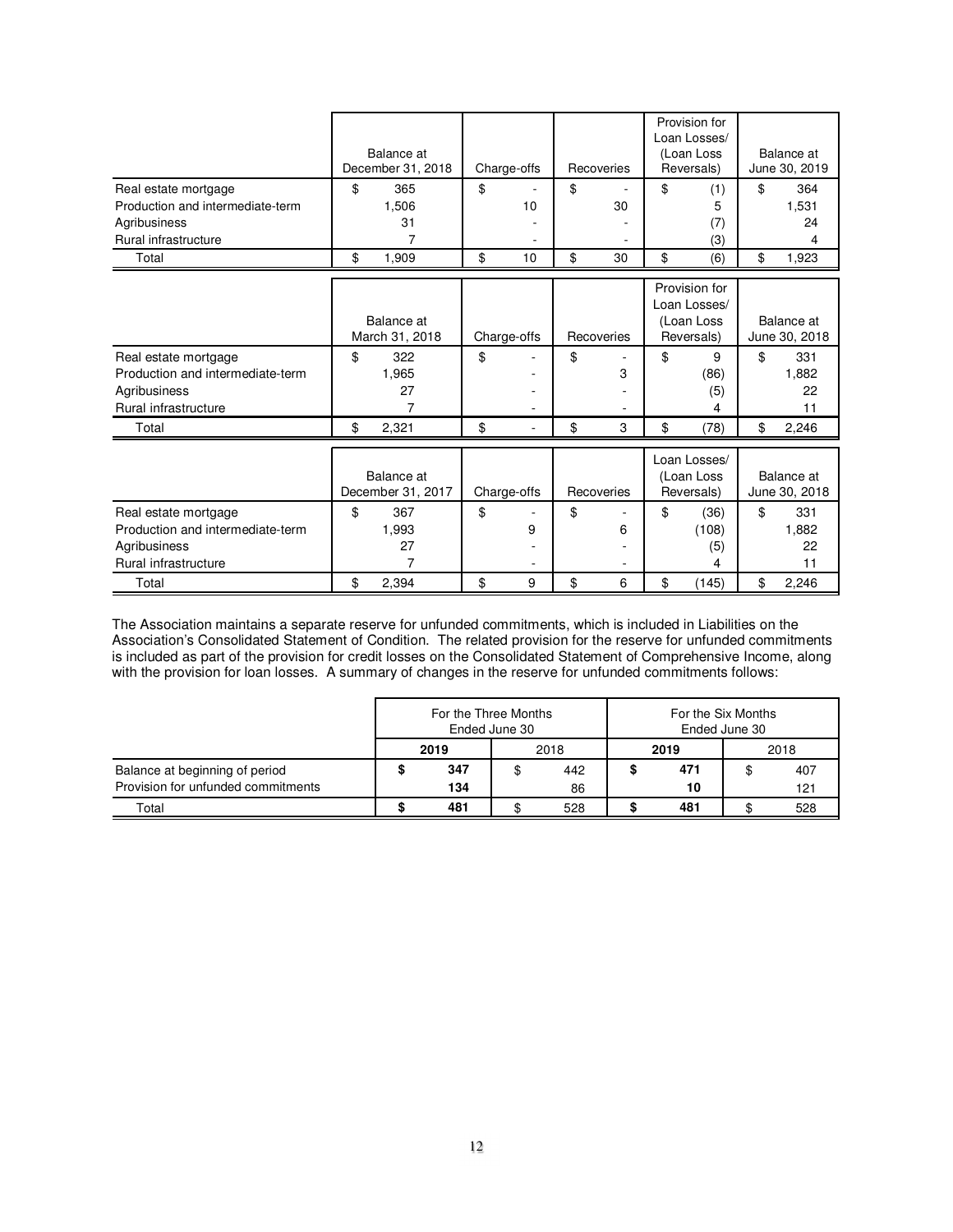Additional information on the allowance for loan losses follows:

|                                  | Allowance for Loan<br>Losses Ending Balance at<br>June 30, 2019 |                                                                                        | Recorded Investments in Loans Outstanding<br>Ending Balance at<br>June 30, 2019 |                |    |                                             |  |  |
|----------------------------------|-----------------------------------------------------------------|----------------------------------------------------------------------------------------|---------------------------------------------------------------------------------|----------------|----|---------------------------------------------|--|--|
|                                  | for impairment                                                  | Individually evaluated Collectively evaluated Individually evaluated<br>for impairment |                                                                                 | for impairment |    | Collectively evaluated<br>tor<br>impairment |  |  |
| Real estate mortgage             | \$                                                              | \$<br>364                                                                              | \$                                                                              | 214            | \$ | 550.022                                     |  |  |
| Production and intermediate-term | 106                                                             | 1,425                                                                                  |                                                                                 | 829            |    | 280,949                                     |  |  |
| Agribusiness                     |                                                                 | 24                                                                                     |                                                                                 |                |    | 15,468                                      |  |  |
| Rural infrastructure             |                                                                 | 4                                                                                      |                                                                                 |                |    | 451                                         |  |  |
| Rural residential real estate    |                                                                 |                                                                                        |                                                                                 |                |    | 852                                         |  |  |
| Total                            | 106                                                             | 1.817                                                                                  |                                                                                 | 1.043          |    | 847,742                                     |  |  |

|                                  | Allowance for Loan<br>Losses Ending Balance at<br>December 31, 2018 |                | Ending Balance at<br>December 31, 2018                                                 | Recorded Investments in Loans Outstanding   |
|----------------------------------|---------------------------------------------------------------------|----------------|----------------------------------------------------------------------------------------|---------------------------------------------|
|                                  | for impairment                                                      | for impairment | Individually evaluated Collectively evaluated Individually evaluated<br>for impairment | Collectively<br>evaluated for<br>impairment |
| Real estate mortgage             | \$                                                                  | \$<br>365      | \$<br>224                                                                              | \$<br>531.029                               |
| Production and intermediate-term | 106                                                                 | 1,400          | 847                                                                                    | 276.146                                     |
| Agribusiness                     |                                                                     | 31             |                                                                                        | 11.408                                      |
| Rural infrastructure             |                                                                     |                |                                                                                        | 1,058                                       |
| Rural residential real estate    |                                                                     |                |                                                                                        | 895                                         |
| Total                            | 106                                                                 | 1.803          | 1.071                                                                                  | 820.536                                     |

A restructuring of a debt constitutes a troubled debt restructuring (TDR) if the creditor, for economic or legal reasons related to the debtor's financial difficulties, grants a concession to the debtor that it would not otherwise consider. The Association recorded no TDRs during the six months ended June 30, 2019. The Association had no TDR's within the previous 12 months and for which there were subsequent payment defaults during the first six months of 2019 and 2018. There were no additional commitments to lend to borrowers whose loans have been modified in troubled debt restructuring at June 30, 2019 and December 31, 2018.

The following table provides information on outstanding loans restructured in troubled debt restructurings at period end. These loans are included as impaired loans in the impaired loan table.

|                      |                         | Loans modified as TDRs |                                                 |    | TDRs in Nonaccrual Status* |                          |                      |   |  |  |
|----------------------|-------------------------|------------------------|-------------------------------------------------|----|----------------------------|--------------------------|----------------------|---|--|--|
|                      | <b>June 30,</b><br>2019 |                        | <b>June 30.</b><br>December 31.<br>2019<br>2018 |    |                            |                          | December 31,<br>2018 |   |  |  |
| Real estate mortgage |                         | 87                     |                                                 | 89 |                            | $\overline{\phantom{0}}$ |                      |   |  |  |
| Total                | 87                      |                        |                                                 | 89 |                            | $\blacksquare$           |                      | ۰ |  |  |

\* Represents the portion of loans modified as TDRs (first column) that are in nonaccrual status.

#### **NOTE 3 - CAPITAL**

A summary of select capital ratios based on a three-month average and minimums set by the Farm Credit Administration follows.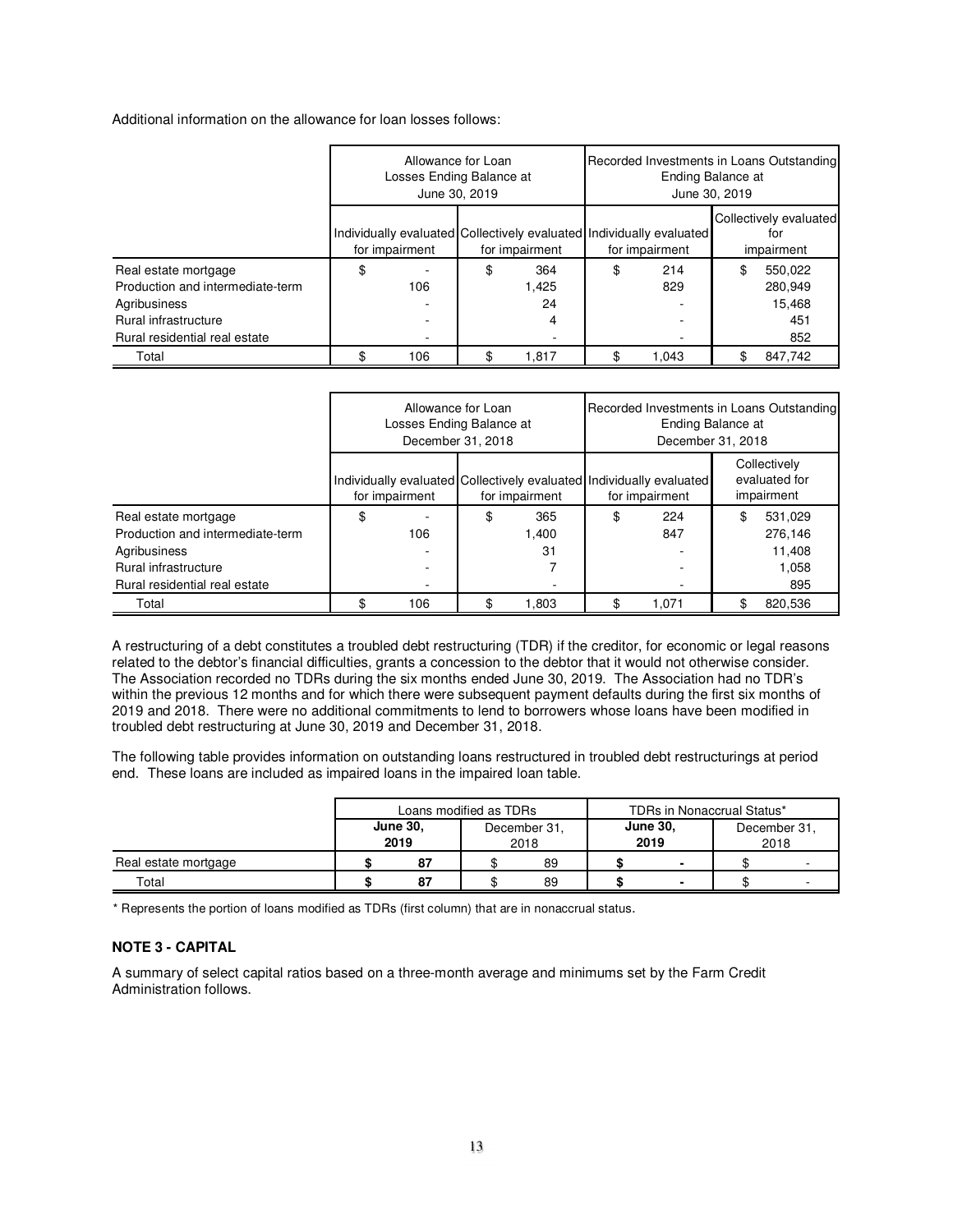|                                                        | As of<br>June 30.<br>2019 | As of<br>December 31.<br>2018 | Regulatory<br><b>Minimums</b> | Capital<br>Conservation<br><b>Buffer</b> | Total |
|--------------------------------------------------------|---------------------------|-------------------------------|-------------------------------|------------------------------------------|-------|
| Risk Adjusted:                                         |                           |                               |                               |                                          |       |
| Common equity tier 1 ratio                             | 17.26%                    | 17.38%                        | 4.5%                          | $2.5\%$ *                                | 7.0%  |
| Tier 1 capital ratio                                   | 17.26%                    | 17.38%                        | 6.0%                          | $2.5\%$ *                                | 8.5%  |
| Total capital ratio                                    | 17.54%                    | 17.73%                        | 8.0%                          | $2.5\%$ *                                | 10.5% |
| Permanent capital ratio                                | 17.30%                    | 17.43%                        | 7.0%                          |                                          | 7.0%  |
| Non-risk-adjusted:                                     |                           |                               |                               |                                          |       |
| Tier 1 leverage ratio<br>Unallocated retained earnings | 16.29%                    | 16.40%                        | 4.0%                          | 1.0%                                     | 5.0%  |
| and equivalents leverage ratio                         | 17.66%                    | 17.83%                        | 1.5%                          |                                          | 1.5%  |

\* The 2.5% capital conservation buffer over risk-adjusted ratio minimums will be phased in over three years under the FCA capital requirements.

If capital ratios fall below the regulatory minimum plus buffer amounts, capital distributions (equity redemptions, cash dividend payments, and cash patronage payments) and discretionary senior executive bonuses are restricted or prohibited without prior FCA approval. The current regulations establish a three-year phase-in of the capital conservation buffer, which began on January 1, 2017. There will be no phase-in of the leverage buffer.

The following tables present the activity in the accumulated other comprehensive loss, net of tax by component:

|                                                                  | For the Three Months<br>Ended June 30 |                      |  |      |  | For the Six Months<br>Ended June 30 |      |      |
|------------------------------------------------------------------|---------------------------------------|----------------------|--|------|--|-------------------------------------|------|------|
|                                                                  |                                       | 2019<br>2018<br>2019 |  |      |  |                                     | 2018 |      |
| Pension and other benefit plans:                                 |                                       |                      |  |      |  |                                     |      |      |
| Beginning balance<br>Amounts reclassified from accumulated other | S                                     | (44)                 |  | (71) |  | $(46)$ \$                           |      | (75) |
| comprehensive loss                                               |                                       | ≘                    |  | 4    |  |                                     |      |      |
| Net current period other comprehensive income                    |                                       |                      |  |      |  |                                     |      |      |
| Ending balance                                                   |                                       | (42)                 |  | (67) |  | $(42)$   \$                         |      | (67) |

The following table represents reclassifications out of accumulated other comprehensive income/(loss).

|                                  |              |                                    | Amount Reclassified from<br>Accumulated Other Comprehensive<br>Income/(Loss) |  | Location of Gain/Loss |
|----------------------------------|--------------|------------------------------------|------------------------------------------------------------------------------|--|-----------------------|
|                                  |              | For the Three Months Ended June 30 | Recognized in                                                                |  |                       |
|                                  | 2019<br>2018 |                                    |                                                                              |  | Statement of Income   |
| Pension and other benefit plans: |              |                                    |                                                                              |  | Salaries and employee |
| Net actuarial income             |              |                                    | benefits                                                                     |  |                       |
| Total reclassifications          |              |                                    |                                                                              |  |                       |

|                                                          | Amount Reclassified from<br>Accumulated Other Comprehensive | Income/(Loss) |      | Location of Gain/Loss                |
|----------------------------------------------------------|-------------------------------------------------------------|---------------|------|--------------------------------------|
|                                                          | For the Six Months Ended June 30<br>2019                    |               | 2018 | Recognized in<br>Statement of Income |
| Pension and other benefit plans:<br>Net actuarial income | Δ                                                           | ደ             | 8    | Salaries and employee<br>benefits    |
| Total reclassifications                                  |                                                             |               |      |                                      |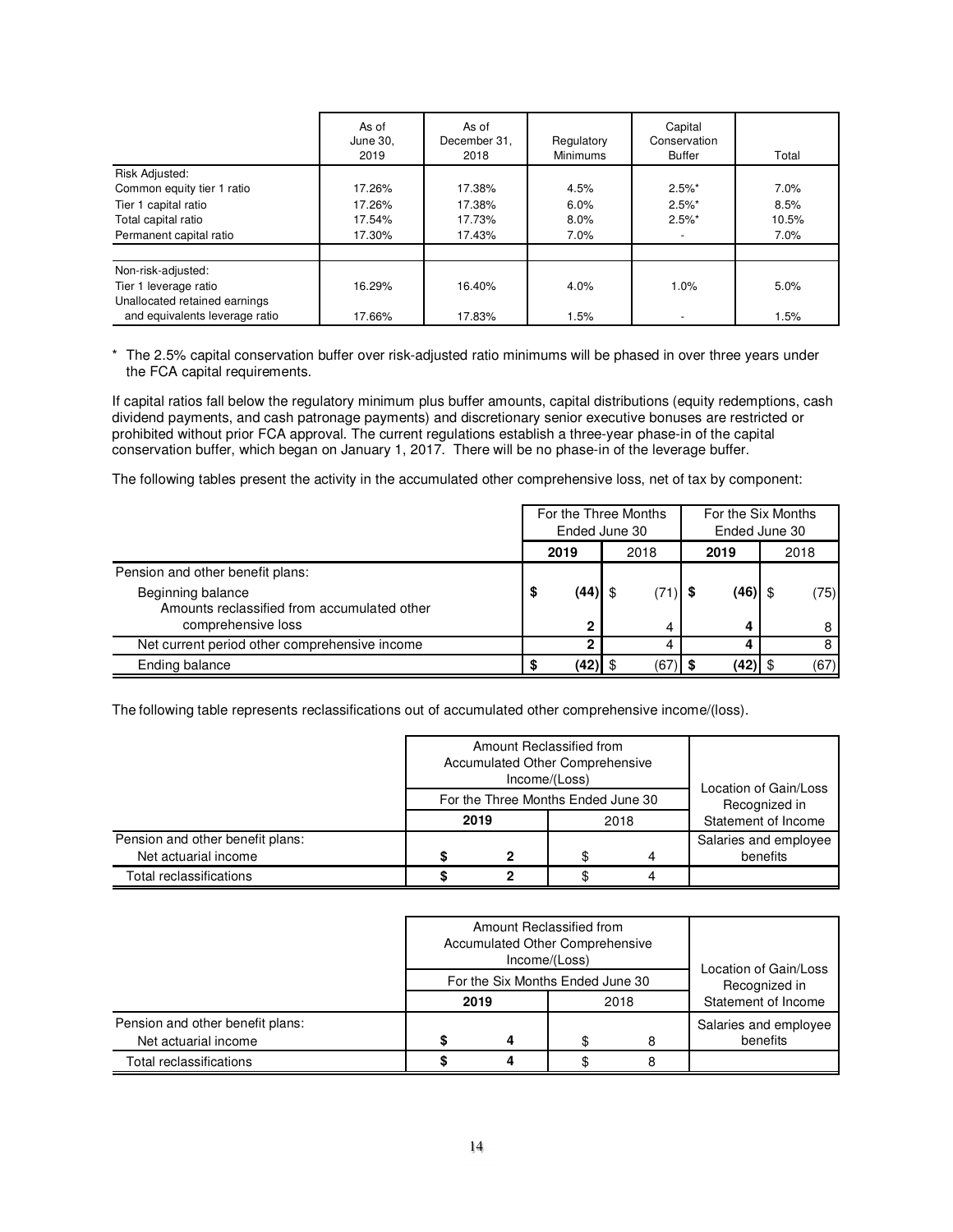### **NOTE 4 - FAIR VALUE MEASUREMENTS**

Accounting guidance defines fair value as the exchange price that would be received for an asset or paid to transfer a liability in the principal or most advantageous market for the asset or liability. See Note 2 of the 2018 Annual Report to Shareholders for a more complete description.

Assets measured at fair value on a recurring basis are summarized below:

|                                                              | <b>Fair Value Measurement Using</b> | <b>Total Fair</b> |   |         |  |  |       |
|--------------------------------------------------------------|-------------------------------------|-------------------|---|---------|--|--|-------|
|                                                              | Level 1                             | Level 2           |   | Level 3 |  |  | Value |
| Assets held in nonqualified benefits trusts<br>June 30, 2019 | 518                                 |                   | ٠ |         |  |  | 518   |
| December 31, 2018                                            | 472                                 |                   | ٠ |         |  |  | 472   |

The Association had no liabilities measured at fair value on a recurring basis at June 30, 2019 or December 31, 2018.

Assets measured at fair value on a non-recurring basis for each of the fair value hierarchy values are summarized below:

|                        |         | <b>Fair Value Measurement Using</b> | <b>Total Fair</b> |  |         |       |     |  |
|------------------------|---------|-------------------------------------|-------------------|--|---------|-------|-----|--|
|                        | Level 1 |                                     | Level 2           |  | Level 3 | Value |     |  |
| June 30, 2019<br>Loans | S       | $\blacksquare$                      |                   |  | 719     |       | 719 |  |
| December 31, 2018      |         |                                     |                   |  |         |       |     |  |
| Loans                  | \$      | -                                   | -                 |  | 680     | \$    | 680 |  |

With regard to impaired loans and other property owned, it is not practicable to provide specific information on inputs as each collateral property is unique. System institutions utilize appraisals to value these loans and other property owned and takes into account unobservable inputs such as income and expense, comparable sales, replacement cost and comparability adjustments.

The Association had no liabilities measured at fair value on a non-recurring basis at June 30, 2019 or December 31, 2018.

#### **Valuation Techniques**

As more fully discussed in Note 2 of the 2018 Annual Report to Shareholders, accounting guidance establishes a fair value hierarchy, which requires an entity to maximize the use of observable inputs and minimize the use of unobservable inputs when measuring fair value. The following presents a brief summary of the valuation techniques used by the Association for assets and liabilities, subject to fair value measurement.

#### Assets Held in Non-Qualified Benefits Trusts

Assets held in trust funds related to deferred compensation and supplemental retirement plans are classified within Level 1. The trust funds include investments that are actively traded and have quoted net asset values that are observable in the marketplace.

#### Loans Evaluated for Impairment

For impaired loans measured on a non-recurring basis, the fair value is based upon the underlying collateral since the loans are collateral dependent loans for which real estate is the collateral. The fair value measurement process uses independent appraisals and other market-based information, but in many cases, it also requires significant input based on management's knowledge of and judgment about current market conditions, specific issues relating to the collateral and other matters. As a result, these fair value measurements fall within Level 3 of the hierarchy. When the value of the real estate, less estimated costs to sell, is less than the principal balance of the loan, a specific reserve is established. The fair value of these loans would fall under Level 2 hierarchy if the process uses independent appraisals and other market-based information.